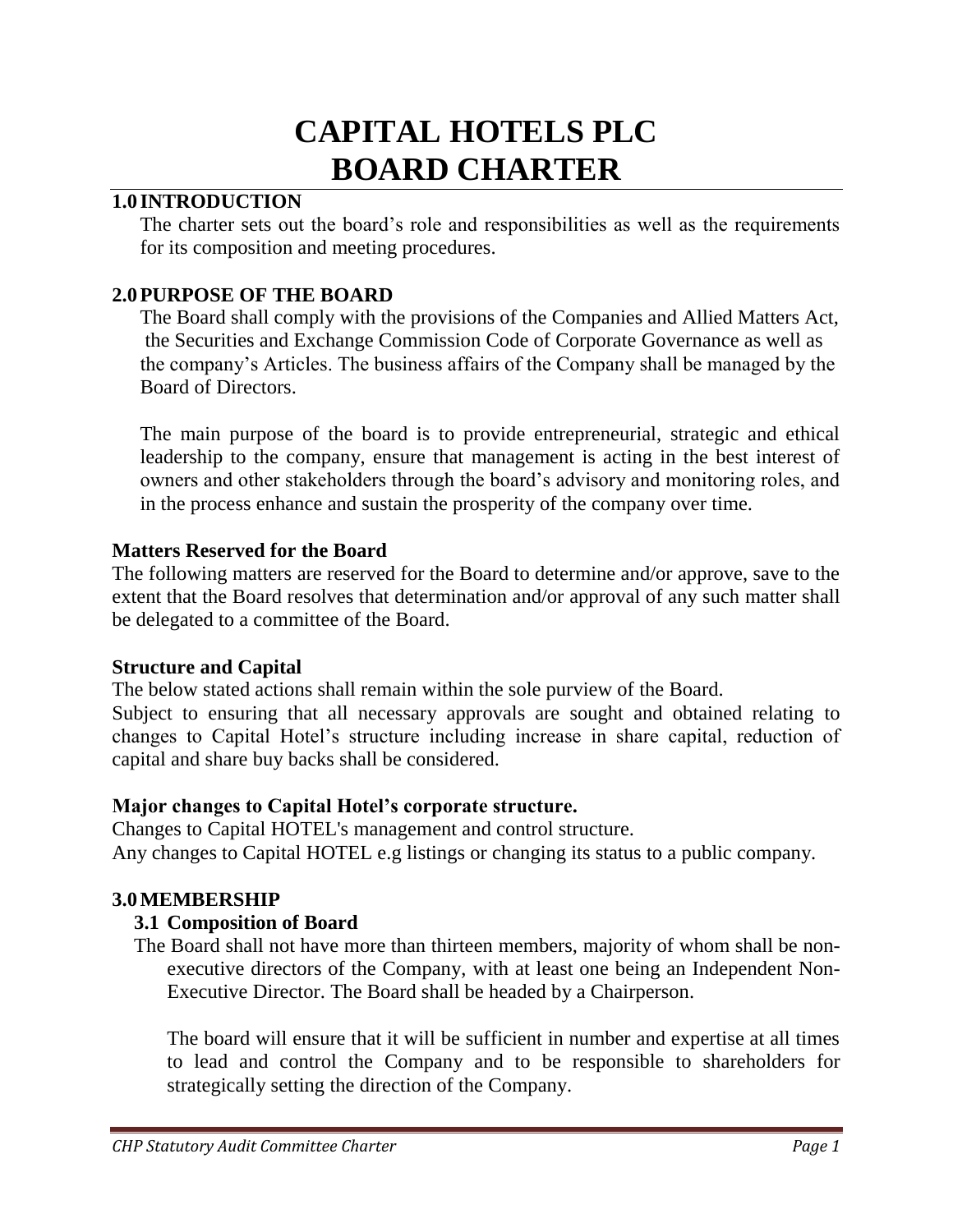### **3.2 Appointment and removal of Directors**

Directors shall be duly appointed and removed as provided for under the Companies and Allied Matters Act.

The Nomination Committee shall assist with the process of identifying suitable candidates to be proposed to shareholders for appointment as directors.

## **3.3Casual Vacancy**

The board of directors shall have power to appoint new directors to fill any casual vacancy arising out of death, resignation, retirement or removal.

Where a casual vacancy is filled by the directors, the person may be approved by the General Meeting at the next Annual General Meeting, and if not so approved, he shall forthwith cease to be a director.

The directors may increase the number of directors so long as it does not exceed the maximum allowed by the articles, but the general meeting shall have power to increase or reduce the number of directors generally and may determine in what rotation the directors shall retire: Provided that such reduction shall not invalidate any prior act of the removed director

## **3.4Chairperson**

The chairperson shall at all times be an independent non-executive director.

The chairperson shall be appointed by the board every year after carefully monitoring his/her independence and factors that may impair his/her independence.

The Chairperson shall not sit on any Board Committee.

## **The function of the Chairperson includes:**

- a) The Chairperson's primary responsibility is to ensure effective operations of the Board such that it works towards achieving strategic objectives. He should not be involved in the day -to –day operations of the company. (The day-to-day operation of the Company is the responsibility of the Chief Executive Officer and the management team).
- b) The position of the Chairman and the CEO shall be separate and held by two Individuals at all time. S.5.1(b) of Code of Corporate Governance of Securities Exchange Commission.
- c) And all other duties contained in s. 5(1) of the Code of Corporate Governance of Securities & Exchange Commission.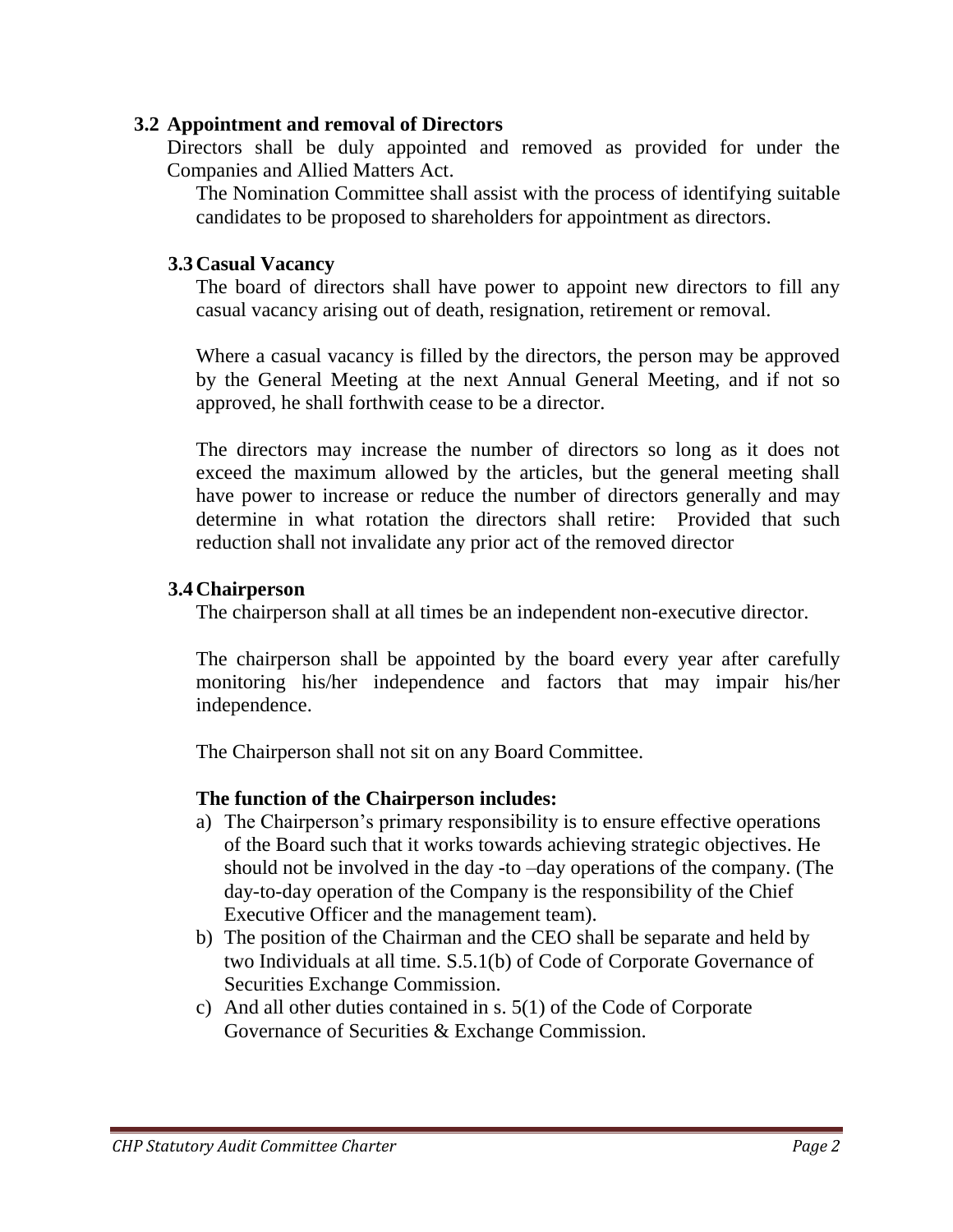#### **3.5The Chief Executive Officer / Managing Director**

The CEO/MD shall act in accordance to section 5.2 of the Code of Corporate Governance of Securities & Exchange Commission.

#### **3.6 The Executive Directors**

The Executive directors shall act in accordance to section 5.3 of the Code of Corporate Governance of Securities & Exchange Commission

#### **3.7 Non- Executive Directors**

The Non-Executive Director(s) shall act in accordance to section 5.4 of the Code of Corporate Governance of Securities & Exchange Commission

#### **3.8 Independent Directors**

The Independent Directors shall act in accordance to section 5.2 of the Code of Corporate Governance of Securities & Exchange Commission

#### **4.0MEETINGS**

#### **i. Frequency**

The board will hold quarterly meetings. Additional meetings may be held at the request of the chairperson or any one of the directors upon the agreement of other directors.

#### **ii. Notice and quorum**

The notice of each meeting of the board, confirming the venue, time and date, and enclosing an agenda of items to be discussed will, unless otherwise agreed by all concerned, be forwarded to each director and any other person required to attend, not less than the time specified in the Companies and Allied Matters Act.

A quorum will consist of a majority of board members (of which the majority must be nonexecutive directors) present in person or via video conferencing, closed circuit television or any other telecommunication facilities.

Each director has one vote on a matter before the board. A majority of the votes (of which the majority must be non-executive directors) cast on a resolution is sufficient to approve that resolution.

In the case of a tied vote, the chairperson shall have a second or casting vote.

Only Directors entitled to attend Board Meetings will have a right to vote at Board meetings.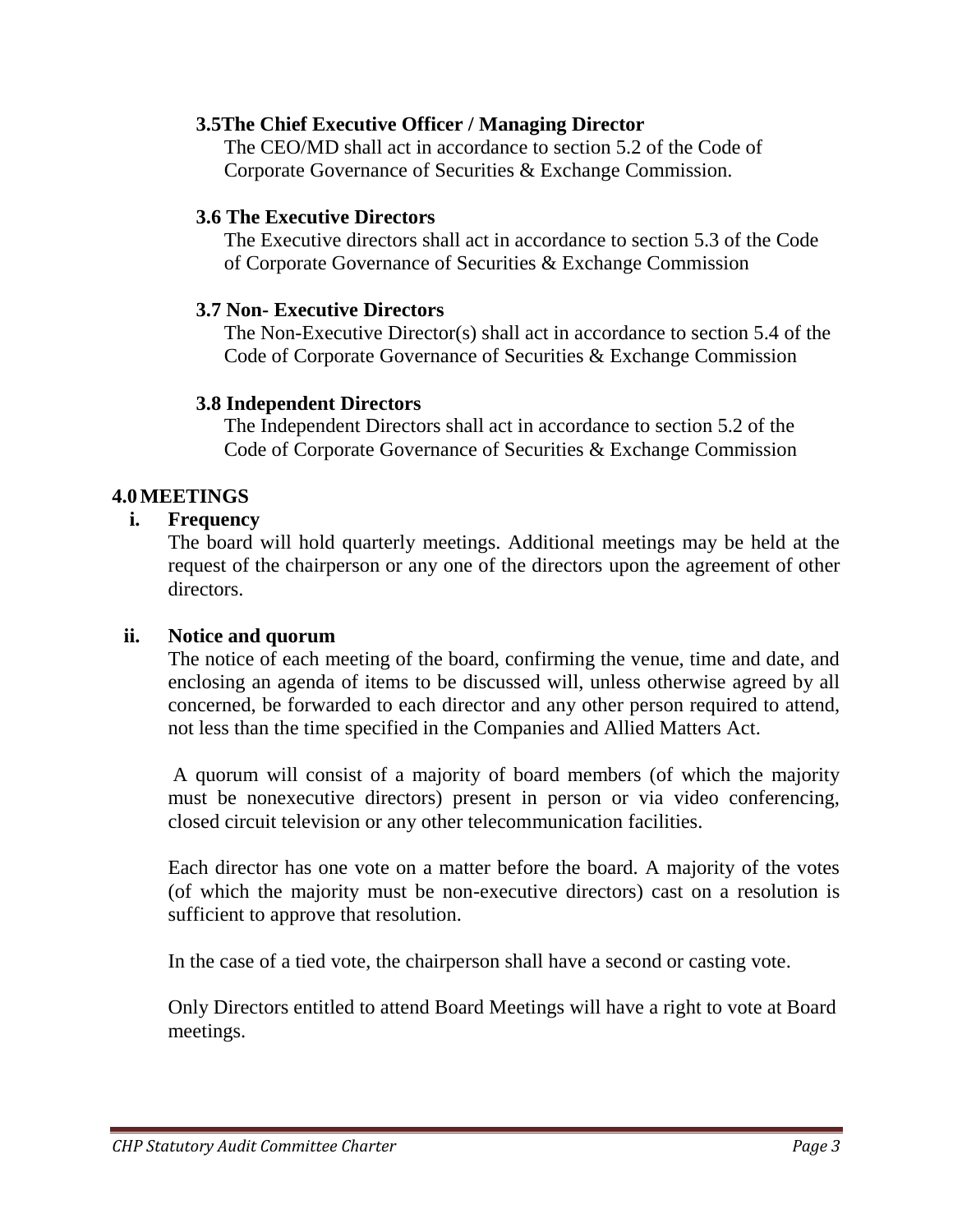#### **iii. Agenda**

The board shall establish an annual work plan to ensure that all relevant matters are covered by the agendas of the meetings planned for the year. The annual plan must ensure proper coverage of the matters set out in this charter.

The number, timing and length of meetings as well as the agendas are to be determined in accordance with the annual plan.

The CEO and the company secretary shall, in consultation with the chairperson, draw up an agenda.

A detailed agenda, together with supporting documentation and relevant board papers, shall be circulated at least seven days prior to each meeting.

Directors must be fully prepared for board meetings to be able to provide appropriate and constructive input on matters for discussion.

#### **iv. Attendance**

In the absence of the chairperson, the remaining members present will elect one of their numbers to chair the meeting.

Directors may invite any person to attend specific meetings or parts of a meeting, with the prior approval of the chairperson.

Directors are expected to participate fully, frankly and constructively in Board discussions and other activities and to bring the benefit of their knowledge, skill and abilities to the Board.

Directors must attend at least two-third of all scheduled meetings of the board, including meetings called on an ad hoc basis for special matters, unless prior apology, with reasons, has been submitted to the chairperson or company secretary.

#### **v. Minutes**

The secretary will keep appropriate records of all meetings of the board as well as minutes of the proceedings and all decisions made.

The minutes of the meeting shall be completed within fourteen business days of such meeting and shall be circulated to all board members.

The minutes of the meeting shall be formally approved by the board at its next scheduled meeting.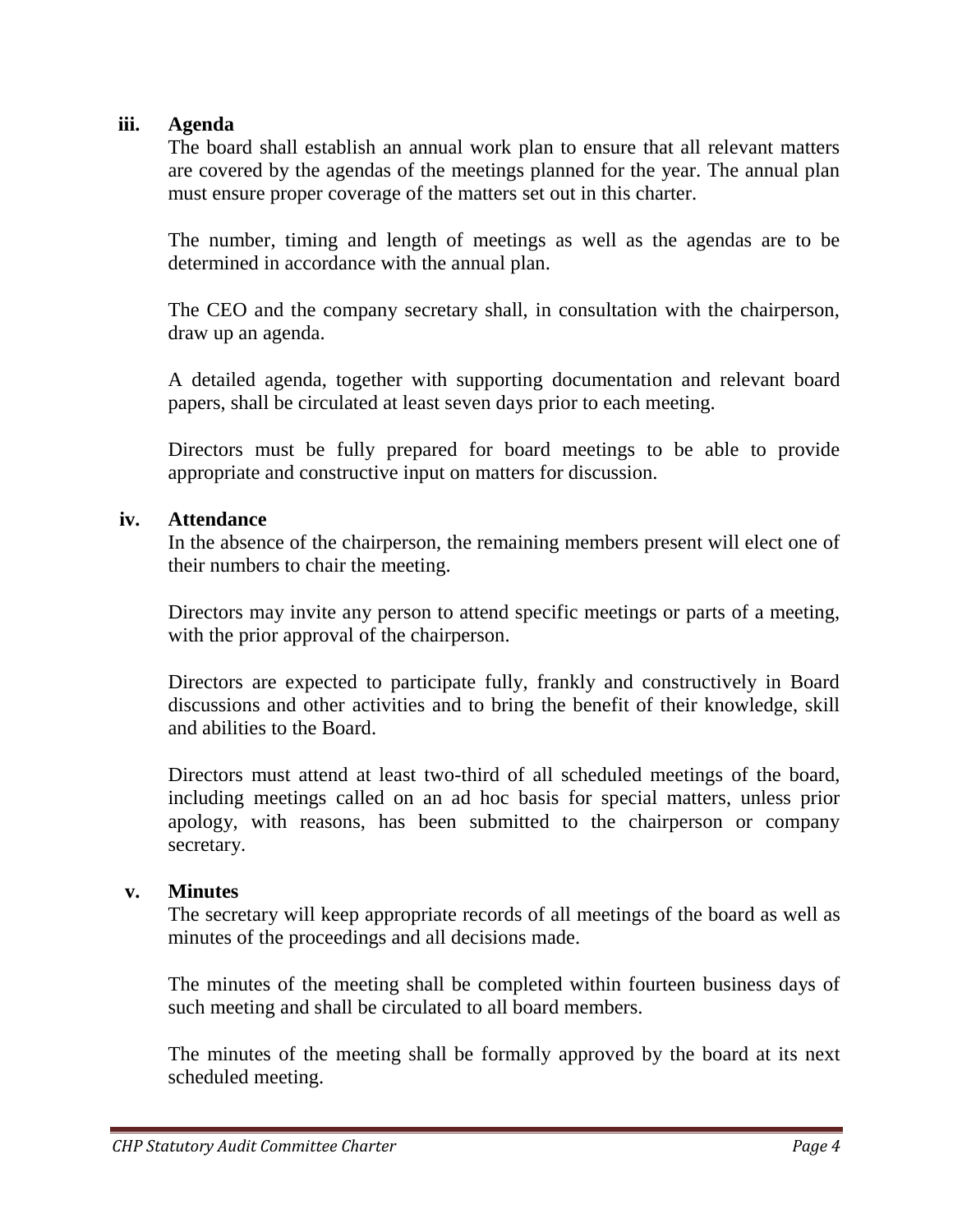#### **vi. Executive Sessions**

At any meeting of the Committee, an opportunity shall be provided for any member of the Committee to request that the Committee meet in executive session during such meeting. "Executive session" shall mean a session at which the members of the Committee meet without the attendance of officers or employees of CHP, legal counsel, advisors or other nonmembers of the Committee.

#### **5.0RESPONSIBILITIES**

- 5.1 The board being central in corporate governance shall serve as the link between the stakeholders and the company. The board's paramount responsibility is the positive performance of the company in creating value for all its stakeholders.
- 5.2 The board shall exercise leadership, enterprise, integrity and judgment in directing the company so as to achieve continuing survival and prosperity of the company.
- 5.3 The board shall ensure the establishment and implementation of a succession plan, appointment, training and remuneration for both the board and senior management of the company.
- 5.4 The board is accountable to the shareholders and shall exercise the important role of identifying other stakeholders relevant to the business of the company and incorporate their expectations in its decisions.
- 5.5 The board shall set the company's values and standards (including ethical standards), and ensure that obligations to shareholders and other stakeholders are understood and met.
- 5.6 Elect a chairperson of the Board that is an independent non-executive director;
- 5.7 The Board has the responsibility to establish a system to undertake formal and rigorous annual evaluation of its own performance, that of its committees, the Chairperson and individual directors.
- 5.8 Shall, when necessary, appoint and/or remove members from the Board;
- 5.9 The appointment and removal of the head of the internal audit shall be the responsibility of the board on the recommendations of the statutory Audit Committee.
- 5.10 The board is responsible for the establishment of the company's risk management framework as well as oversight over its implementation.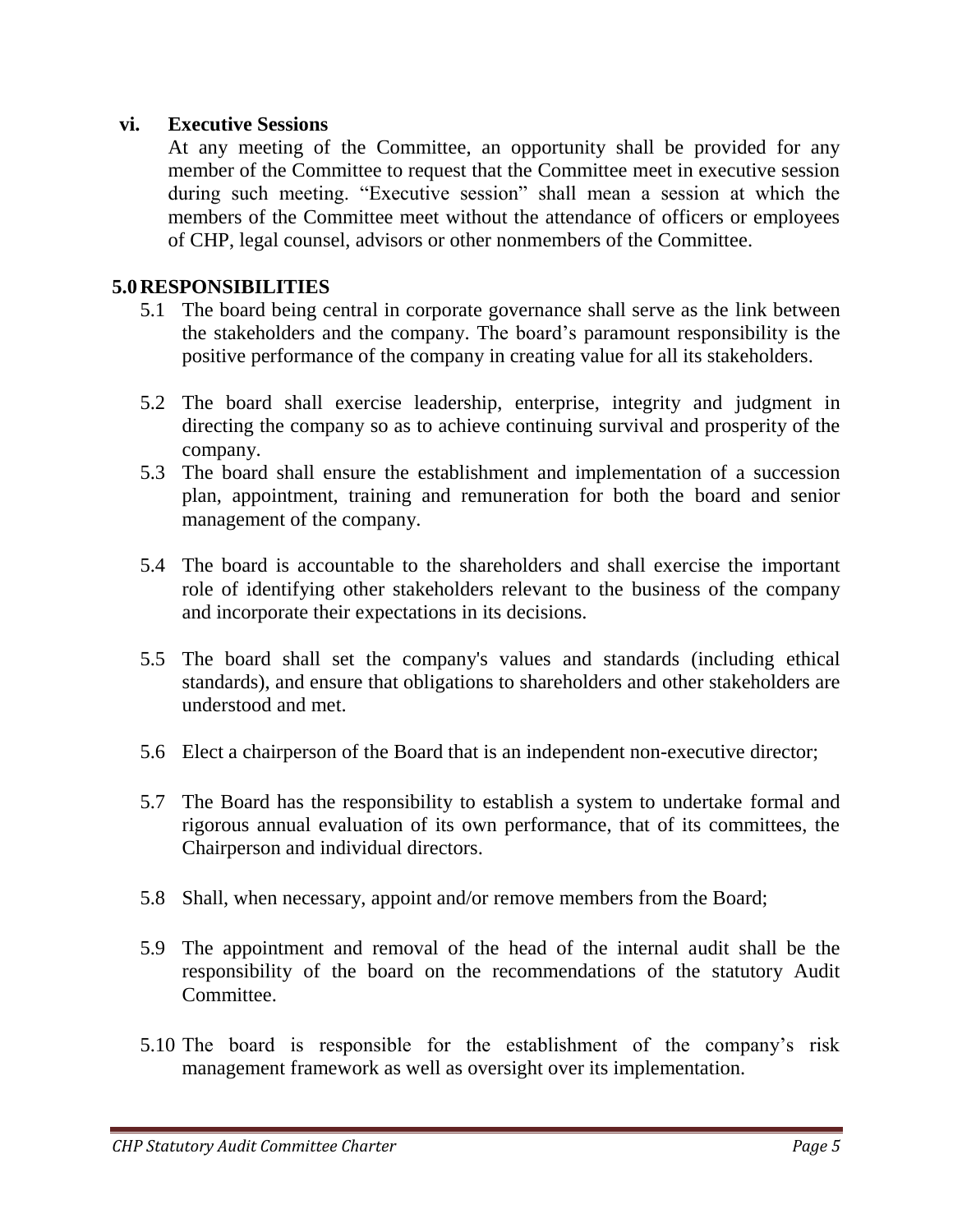- 5.11 The board shall be responsible for Information Technology governance.
- 5.12 The Board shall be responsible for the company's internal control system, financial control and reporting.
- 5.13 Review the company's goals and strategies for achieving them;
- 5.14 Approve the annual budget;
- 5.15 Approve the annual and half-yearly financial statements, reports to shareholders and public announcements;
- 5.16 Approve the directors' statutory report to be published in the annual report;
- 5.17 Consider and approve a dividend on the recommendation of the Audit Committee from a sustainability, cash flow and affordability perspective;
- 5.18 Review the board's performance, composition, structure and succession;
- 5.19 Review the company's internal and external audit reports;
- 5.20 Review the performance of, necessity for, and composition of board committees;
- 5.21 The above mentioned responsibilities are not intended to be exhaustive.

#### **6.0REMUNERATION**

Executive Directors will receive no fees but will be paid as employees of the Company in accordance with their contracts of employment with the Company as recommended by the Nomination Committee and approved by the Board.

Fees for the chairperson's and the directors' services to the Company may only be paid in accordance with a special resolution approved by the shareholders, at the annual general meeting of the company.

## **7. WORK PLAN**

The Board shall annually develop a work plan to identify and set timeframes for the duties it is responsible for performing according to the Act and/or Memorandum and Articles of Association of the Company. It shall regularly monitor its compliance with performing such duties within the timeframes specified in the work plan.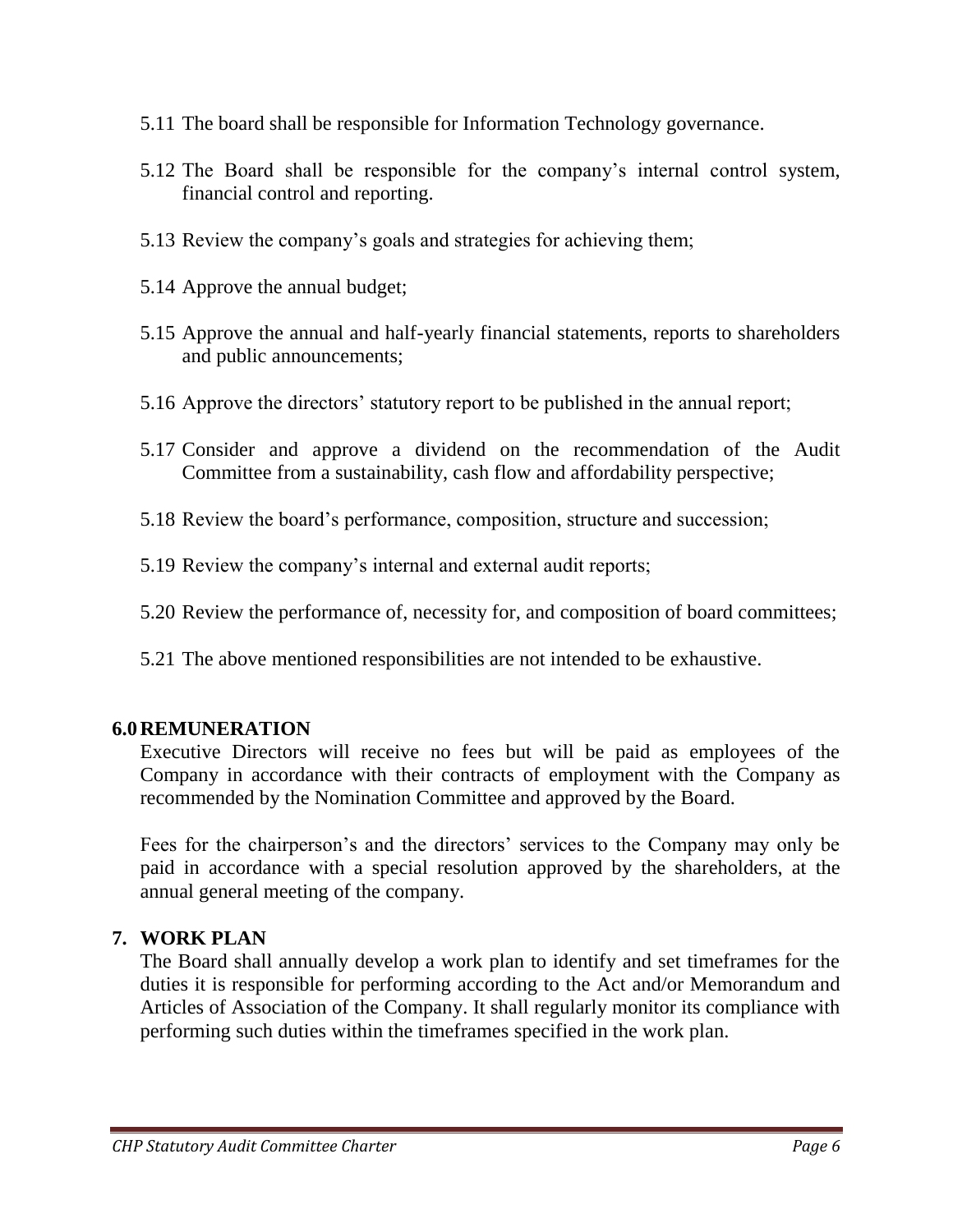## **8. DELEGATION AND POWERS**

Unless otherwise provided in CAMA or in the Articles of Association, the board of directors may exercise their powers through committees consisting of such members of the body as they think fit and may delegate all or any of their powers to the Chief Executive Officer. The board may delegate certain functions to well-structured committees but without abdicating its own responsibilities.

Delegation may be formal and may involve the following:

- a. Establishment and annual review of formal terms of reference for each board Committee;
- b. Appropriate constitution of committees with due regard to the skills required by each committee; and
- c. The establishment of a framework for the delegation of authority to management. These matters should be monitored and evaluated on a regular basis

Board committees will observe the same rules of conduct and procedures as the board unless the board determines otherwise.

Board committees will only speak and act for the board when so authorised. The authority conferred on a board committee will not derogate from the authority delegated to the CEO by the Board.

The board shall clearly define the parameters of ad hoc sub-committees.

The Board shall reserve the right to make final approvals on the recommendations of its Committees. The Board shall make final approvals on all major discussions of the Committee.

Non-executive directors have access to management and may meet separately with management, without the attendance of executive directors.

Non-executive directors have access to internal and external auditors and may meet with them, without the attendance of management.

## **ABILITY TO TAKE INDEPENDENT PROFESSIONAL ADVICE**

Directors may, if necessary, take independent professional advice at the Company's expense in accordance with procedure approved by the Board for this purpose. The Board shall have the authority to retain or replace the advisor, and approve fees and other retention terms for any such consultant or advisors that it deems necessary to assist in fulfilling its duties. However, before the external advice is sought, consent needs to be obtained. In the case of:

a) the board – from the Chairperson;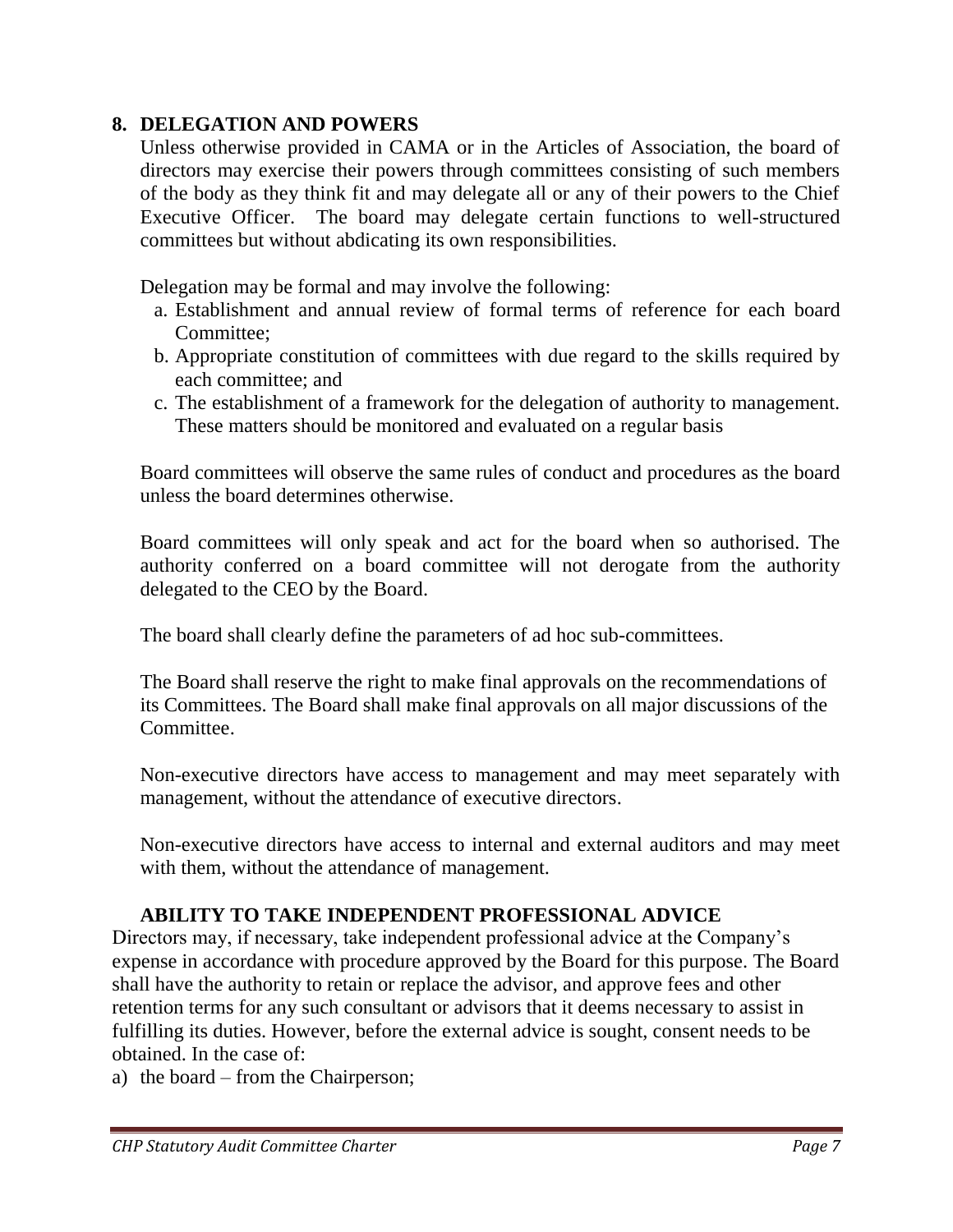- b) an individual director from the Chairperson or the relevant Committee Chairperson, as the case may be;
- c) a Committee from the Committee Chairperson.

The Board Chairperson or a Committee Chairperson, as applicable, may determine that any external advice received by an individual Director be circulated to the other members of the Board.

# **9. LIABILITY FOR ACTS OF THE COMPANY**

Any act of the members in general meeting, the board of directors, or of a CEO while carrying on in the usual way the business of the company, shall be treated as the act of the company itself and the company shall be criminally and civilly liable therefore to the same extent as if it were a natural person: Provided that‐ (a) the company shall not incur civil liability to any person if that person had actual knowledge at the time of the transaction in question that the general meeting, board of directors, or CEO, as the case may be, had no power to act in the matter or had acted in an irregular manner or if, having regard to his position with or relationship to the company, he/she ought to have known of the absence of such power or of the irregularity; (b) if in fact a business is being carried on by the company, the company shall not escape liability for acts undertaken in connection with that business merely because the business in question was not among the business authorised by the company's memorandum.

# **10.INDUCTION OF NEW MEMBERS**

The Board shall establish a formal orientation programme to familiarize new directors with company operations, strategic plan, senior management and its business environment, and to induct them in their fiduciary duties and responsibilities.

At CHP's expense all directors shall participate in periodic, relevant professional continuing education programmes in order to update their knowledge and skills and keep them informed of new developments in CHP's business and operating environment.

The company secretary will assist the chairperson with the induction and orientation of directors.

The induction and ongoing training programmes of the board will incorporate risk governance.

# **11.OTHER BOARD APPOINTMENTS**

Directors are at liberty to accept other board appointments so long as the appointment does not conflict with the Company's business and does not detrimentally affect the director's performance as a director on the board of Capital Hotels Plc.